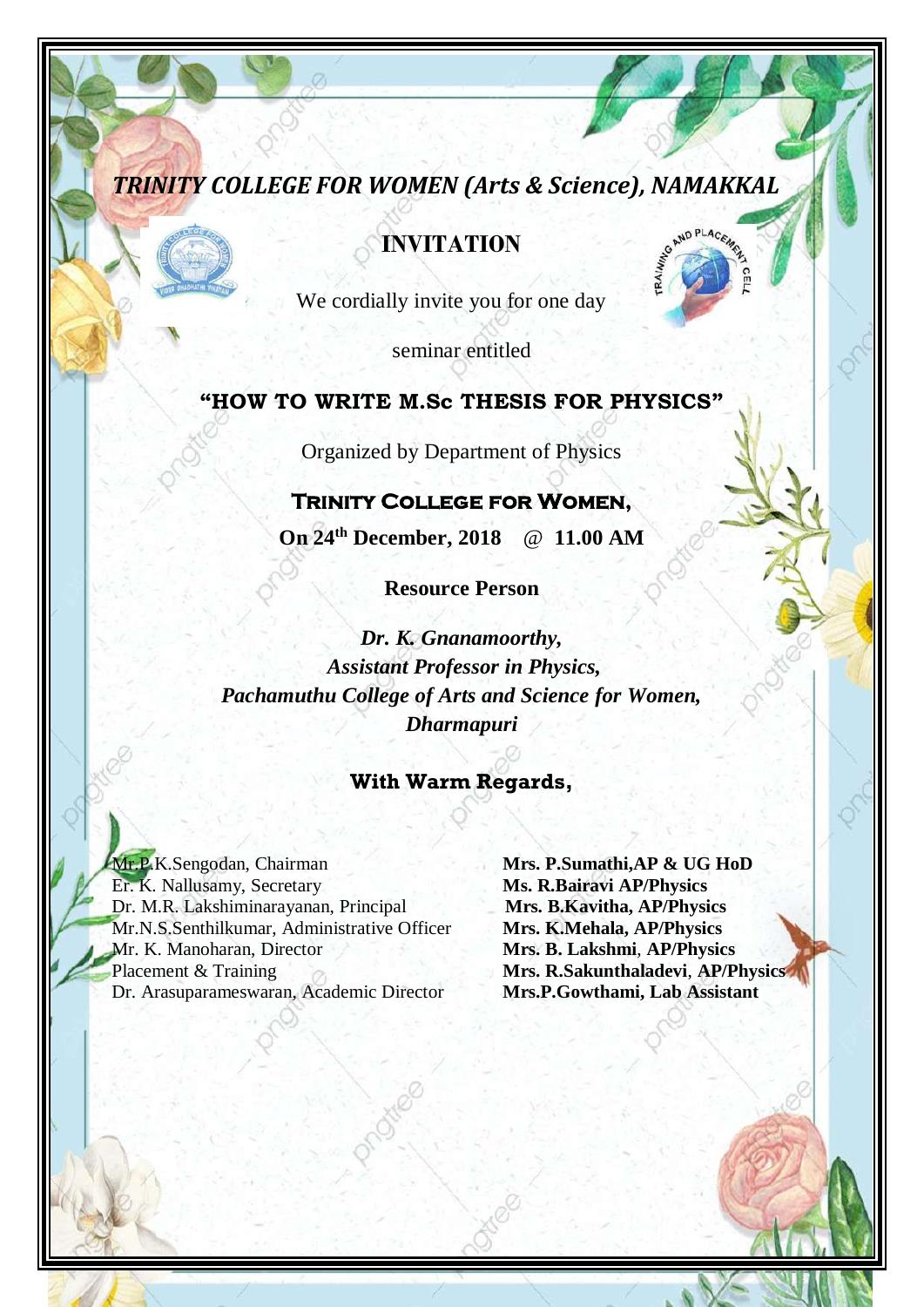PROGRAMME

**Date: 24.12.2018 Time: 11.00AM Venue: Mini Seminar Hall Prayer Song**

Welcome Address **:** *Mrs. R. Bairavi,* Assistant Professor/ Phy

*,* Presidential Address **: D***r.M.R.Lakshiminarayanan,* Principal, Trinity College for Women, Chief Guest Introduction **: Mrs.P.Sumathi, HoD** & Assistant Professor Special Speaker **: Dr. K. Gnanamoorthy, Assistant Professor in Physics,** 

> **Pachamuthu College of Arts and Science for Women, Dharmapuri**.

Master of Ceremony **: Mrs.K.Mehala**, Assistant Professor

Vote of Thanks **: Mrs. R.Sakunthladevi,** Assistant Professor/ Phy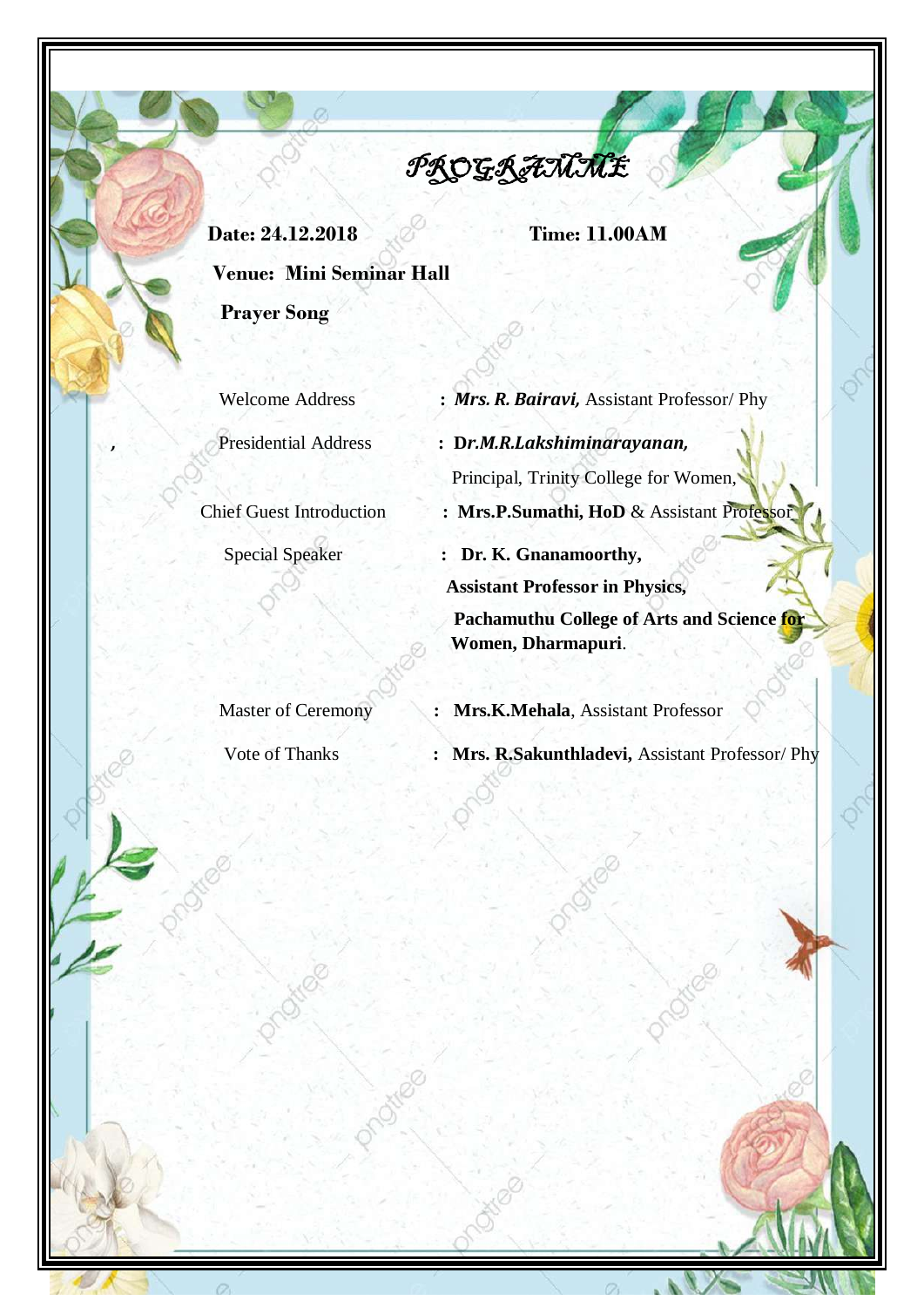



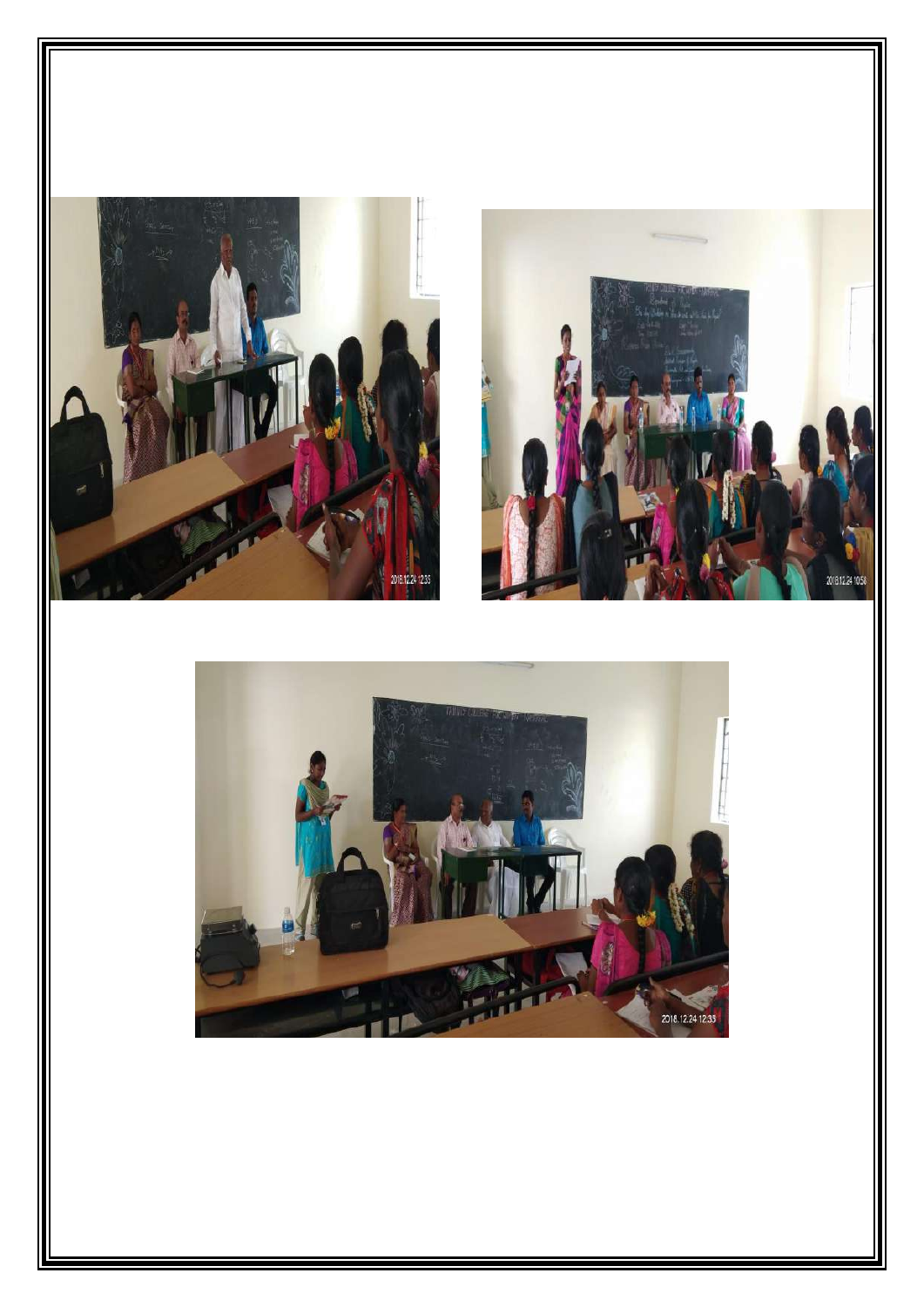#### **Trinity Collge for Women (Arts and Science), Namakkal**

#### **Department of Physics**

#### **"How to write M.Sc., Thesis for Physics?"**

The Department of Physics of our College organized a one day seminar entitled "How to write M.Sc., thesis for Physics ?" on 24.12.2018 in our College campus. On this subject, Dr. K. Gnanamoorthy, Assistant Professor in Physics, Pachamuthu College of Arts and Science for Women, Dharmapuri was the resource person.

The Department of Physics of our College organized a one day seminar entitled "How to write M.Sc., thesis for Physics ?" on 24.12.2018 in our College campus. On this subject, Dr. K. Gnanamoorthy, Assistant Professor in Physics, Pachamuthu College of Arts and Science for Women, Dharmapuri was the resource person.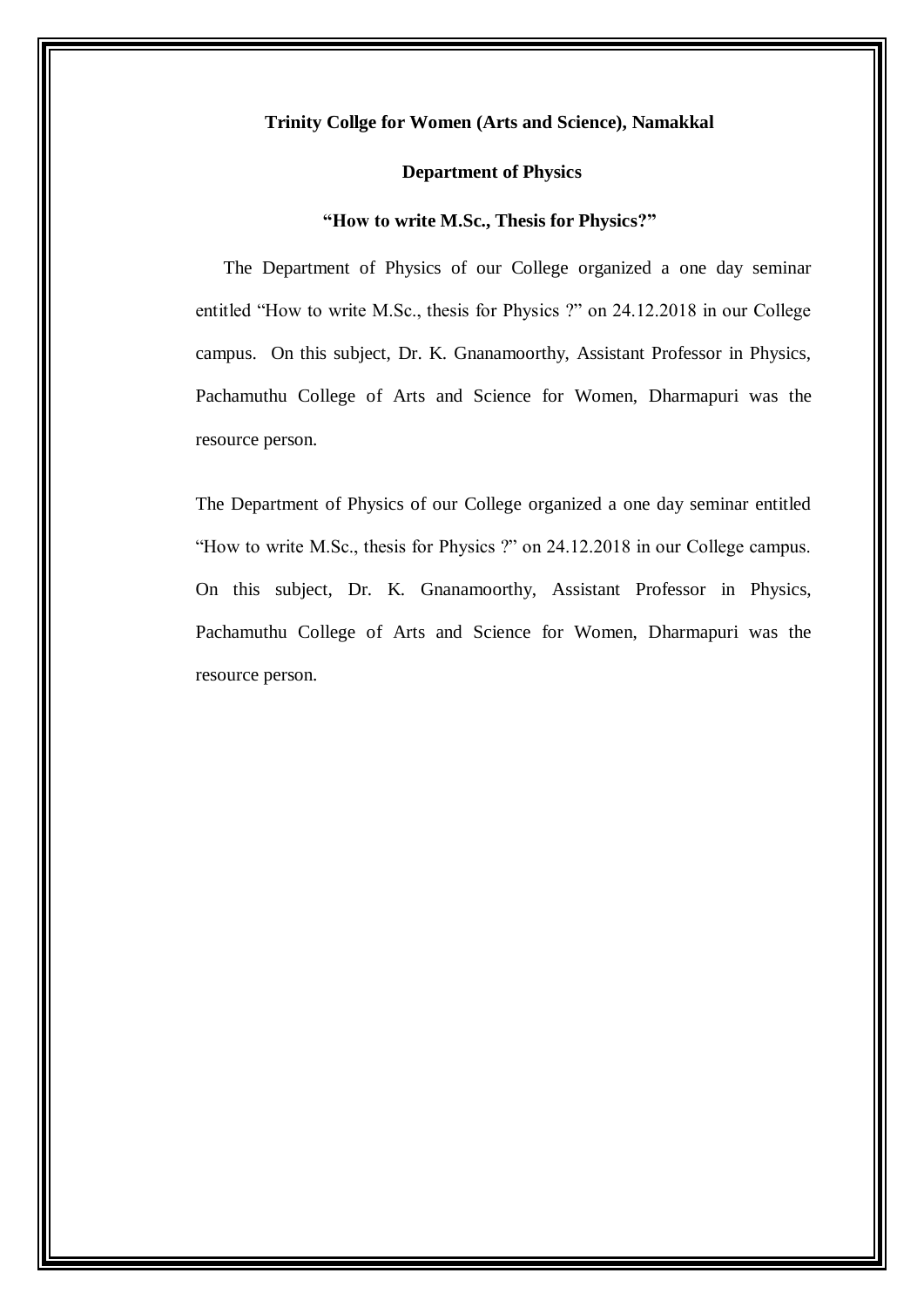# *TRINITY COLLEGE FOR WOMEN (Arts & Science), NAMAKKAL*

 **INVITATION**



We cordially invite you for two day workshop entitled

## **"Mobile Servicing and Training"**

Organized by Department of Physics

#### **Trinity College for Women,**

**On 25th & 26th July, 2018** @ **11.00 AM**

**Resource Person**

**Mr. P. Krishnakumar, Ms. S. Shanmuga Priya, Ms. P. Manimekalai, Mr. V. Karthick, Mr. M. Velmani, Mr. S. Santhosh Ms. T. Meena, Faculty Members & Trainers, New Technologies, Singanallur , Coimbatore With Warm Regards,**

 Mr.P.K.Sengodan, Chairman **Mrs. P.Sumathi, AP & HoD** Er. K. Nallusamy, Secretary **Ms. R.Bairavi AP/Physics** Dr. M.R. Lakshiminarayanan, Principal **Mrs. B.Kavitha,** 

#### **AP/Physics**

 Mr.N.S.Senthilkumar, Administrative Officer **Mrs. K.Mehala, AP/Physics** Mr. K. Manoharan, Director **Mrs. B. Lakshmi**, **AP/Physics** Placement & Training **Mrs.** R.Sakunthaladevi,

#### **AP/Physics**

**Assistant**

Dr. Arasuparameswaran, Academic Director **Mrs.P.Gowthami, Lab**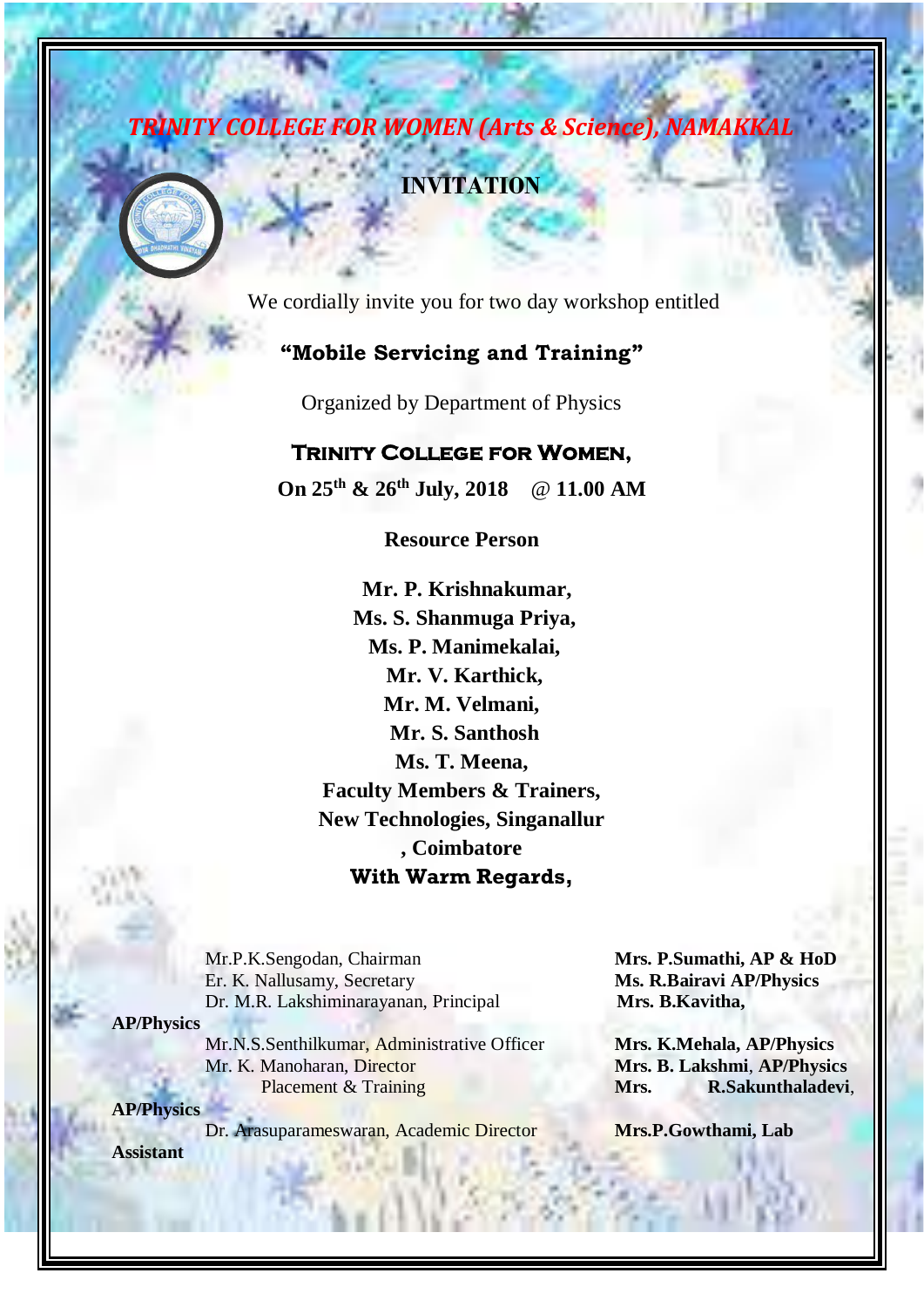## *PROGRAMME*

 *Date:* **29-12-2018**, *Saturday Time: 10.00AM Venue: Mini Seminar Hall* Prayer Song Welcome Address **:** *Dr.M.R.Lakshiminarayanan,* Principal, Trinity College for Women, Presidential Address **:** *Thiru.P.K.Sengodan,* Felicitation Address **:** *Mr. K. Nallusamy, Secretary*

 Chairman, Trinity College for Women,

Trinity College for Women,

 Special Address **: Mr. P. Krishnakumar, Ms. S. Shanmuga Priya,**

> **Ms. P. Manimekalai, Mr. V. Karthick, Mr. M. Velmani, Mr. S. Santhosh Ms. T. Meena,**  Faculty Members & Trainers, New Technologies, Singanallur Coimbatore

 Vote of Thanks **: Mrs. P. Sumathi Hod of Physics**, **Trinity College for Women.**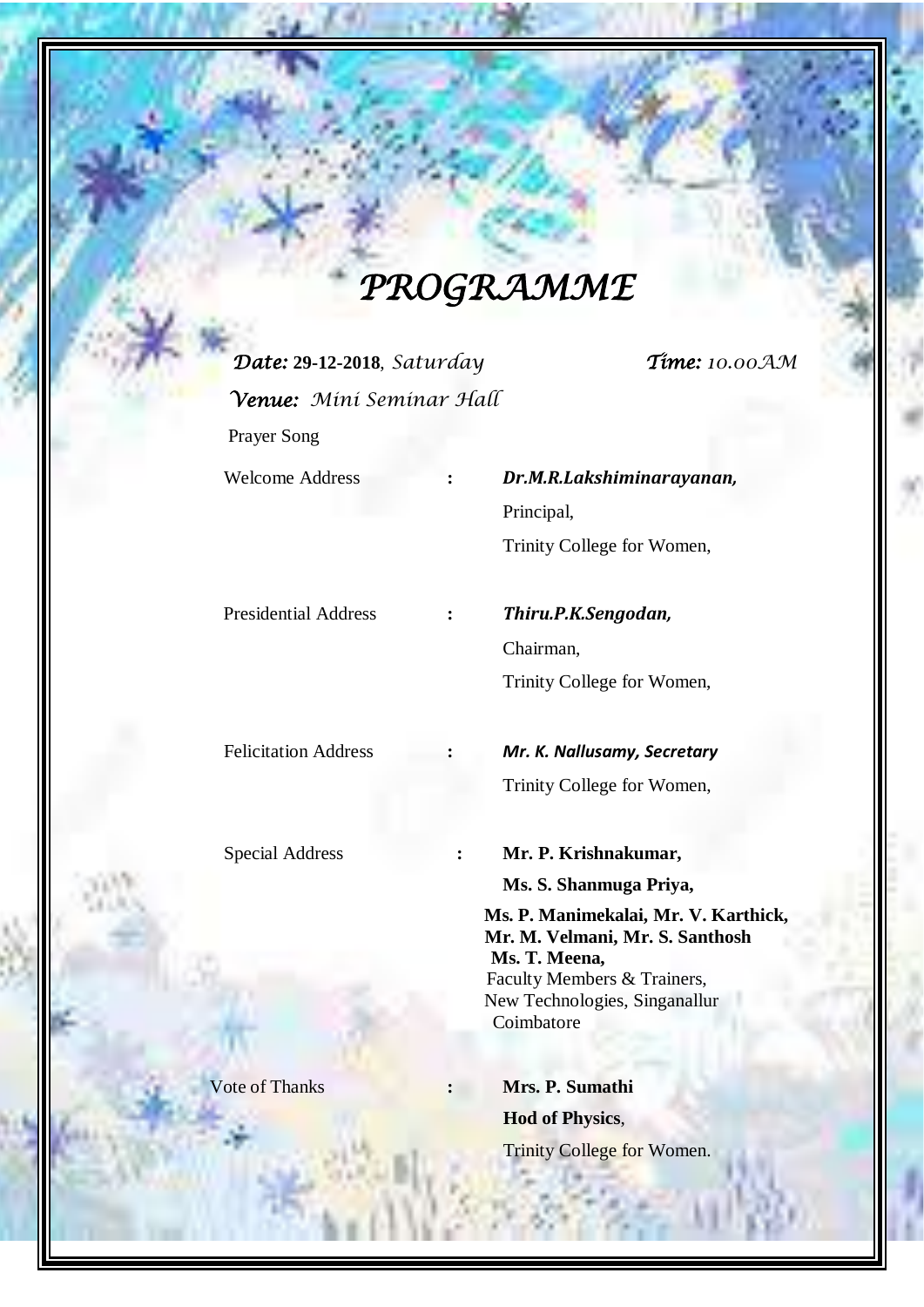

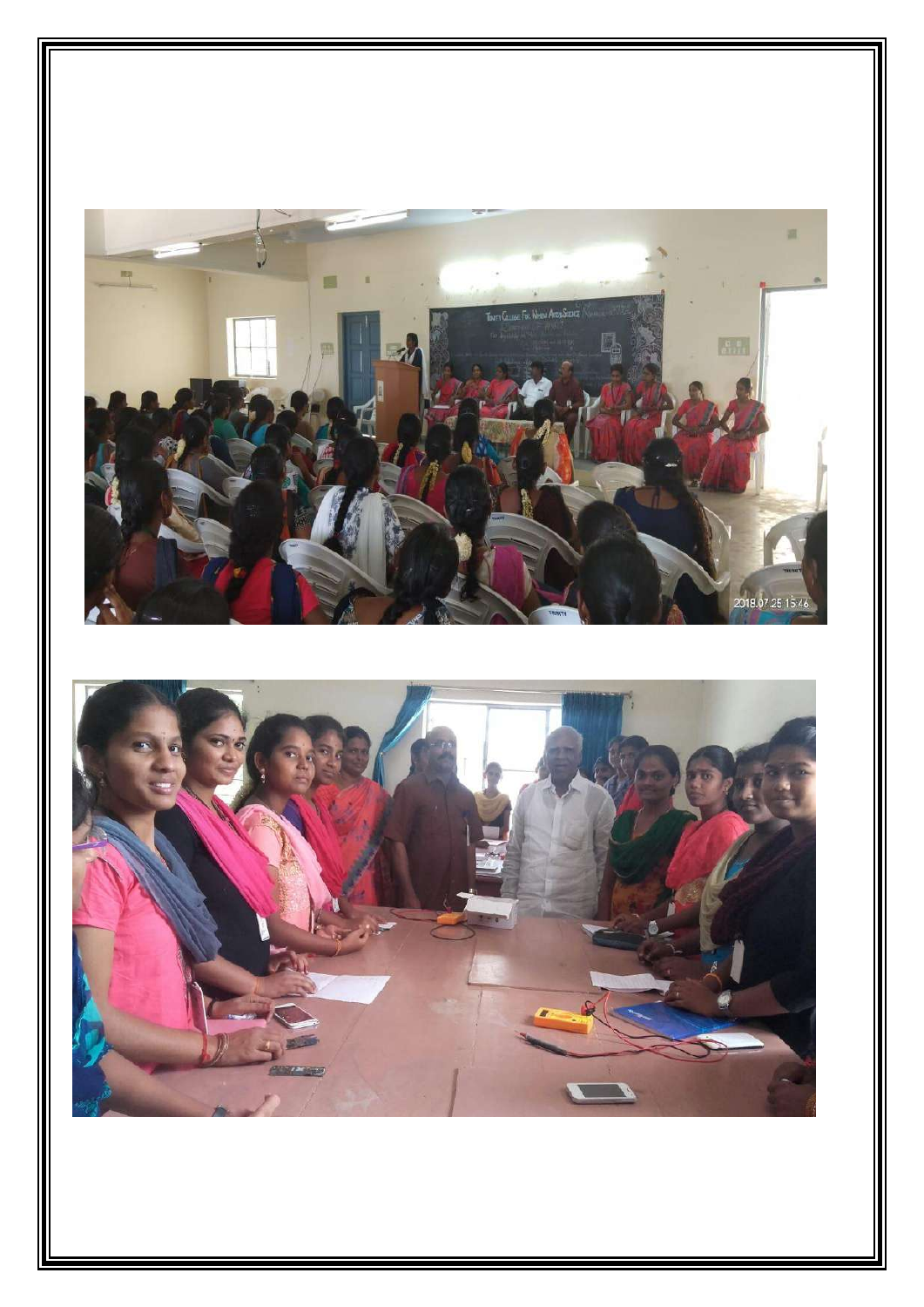

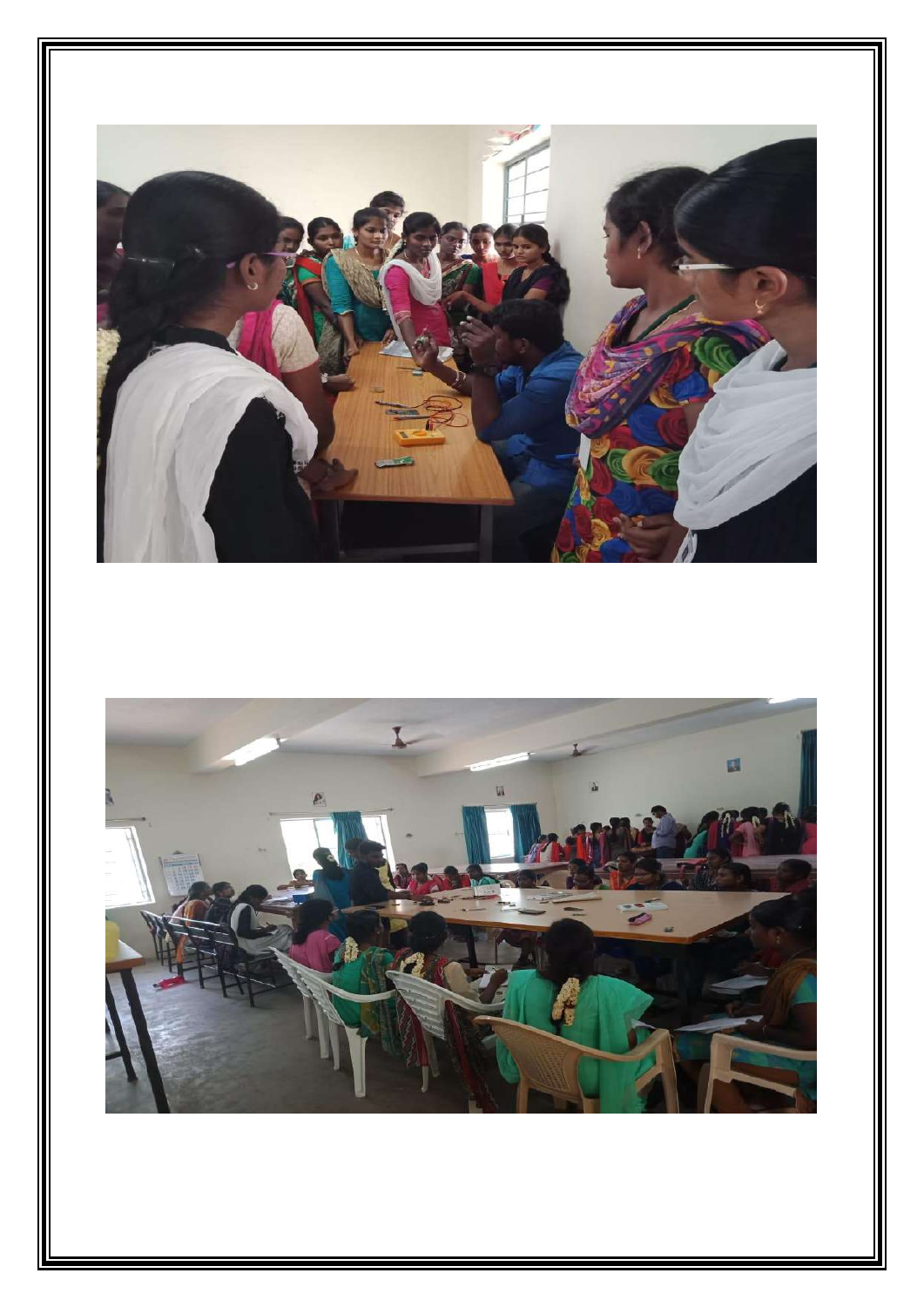#### **Trinity College for Women (Arts and Science), Namakkal**

#### **Department of Physics**

#### "Mobile Servicing and Training"

The Department of Physics, Trinity College for Women, Namakkal organized the two day workshop entitled "Mobile Servicing and Training" on 25.7.2018 and 26.7.2018 in our College campus.

Mr. P.S.K. Sengodan Chairman of the College presided over the workshop.

Mr. K. Nallusamy, Secretary of the College offered the felicitation address.

Dr M.R. Lakshiminarayanan, Principal of the College welcomed the gathering.

Mr. P. Krishnakumar, Ms. S. Shanmuga Priya, Ms. P. Manimekalai, Mr. V. Karthick, Mr. M. Velmani, Mr. S. Santhosh and Ms. T. Meena, Faculty Members & Trainers, New Technologies, Singanallur, 613, Kamaraj Road, Near Singanallur Bus Stand, Coimbatore were the resource persons.

In this workshop, the resource persons pointed out that the repairs and maintenance of mobile phones. They demonstrated the workings of mobile phone such as the model (s) of touch screen, bar, brick, flip, slider, taco, swivel watch, etc., Beside that they displayed and explained the inner mechanism of cell phone's including the usage of hardware and software in that mobile set.

More than 150 students were eagerly participated. Mrs. P. Sumathi, HOD of Physics delivered the vote of thanks. The faculty members of Physics M/s. R. Bairavi, B. Kavitha, K. Mehala, B. Lakshmi, R. Sakunthaladevi, P. Gowthami and Mr. N.S. Senthilkumar, Administrative Officer of the College were present on this programme.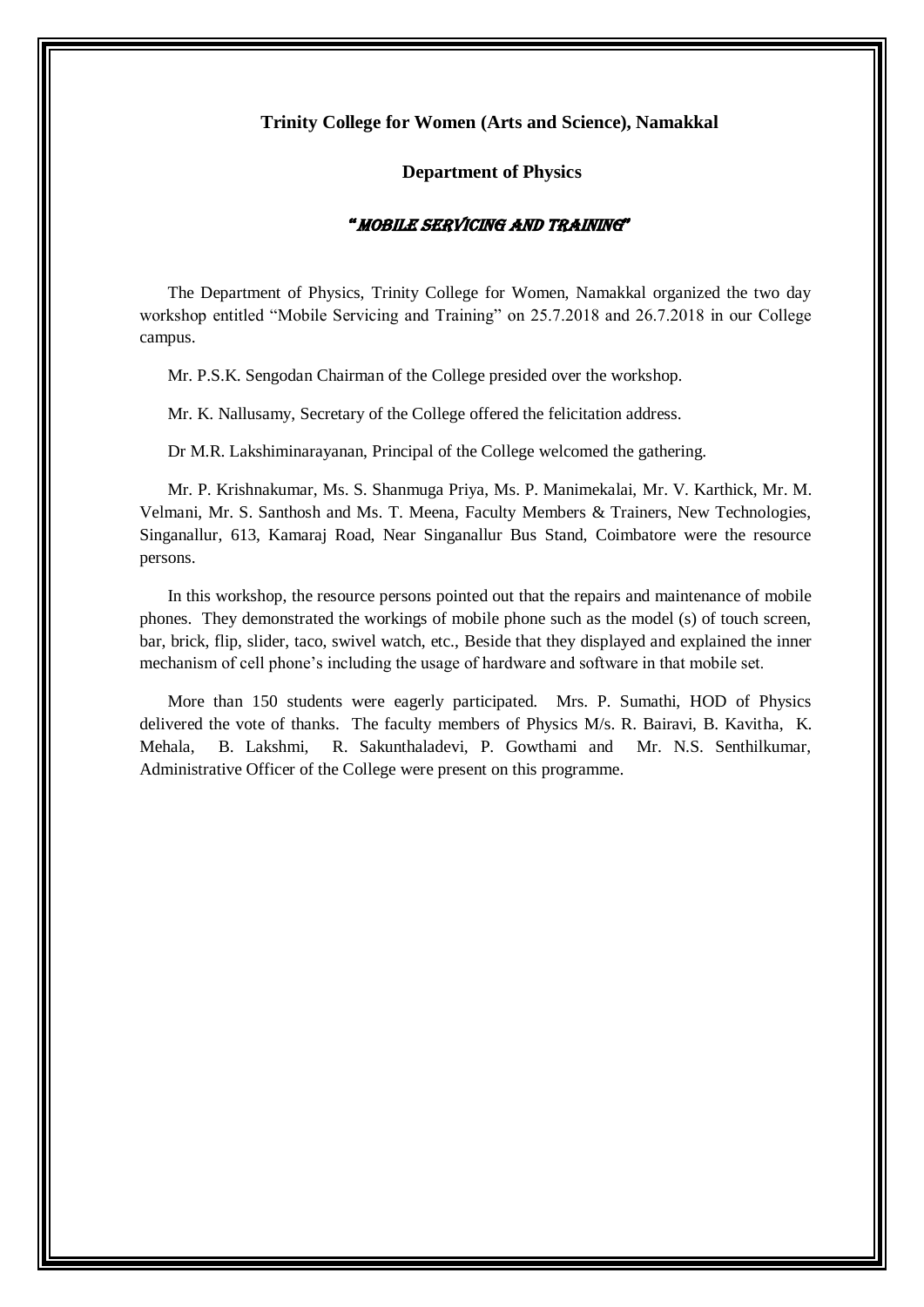## *TRINITY COLLEGE FOR WOMEN (Arts & Science),*



*NAMAKKAL*

**INVITATION**



We cordially invite you for the celebration of

## **"NATIONAL SCIENCE DAY"**

Organized by Department of Physics

## **Trinity College for Women,**

**On 28th February, 2019** @ **10.30 AM**

## **Competitions**

**Quiz Programme on "Current Affairs in Science"**

*Connection of Science Words* 

**Recent Innovations in Modern science - Drawing**

## **With Warm Regards,**

**Mr.P.K.Sengodan, Chairman Mrs.P.Sumathi,AP & UG HoD** 

Dr. M.R. Lakshiminarayanan, Principal **Mrs.B.Kavitha, AP/Physics**

Mr.N.S.Senthilkumar, Administrative Officer **Mrs.K.Mehala, AP/Physics**

Dr. Arasuparameswaran, Academic Director **Ms.P.Gowthami, Lab Assistant**

Er. K. Nallusamy, Secretary **Mrs.R.Bairavi AP/Physics** Mr. K. Manoharan, Director Mrs. B. Lakshmi, **AP/Physics** Placement & Training Mrs. R.Sakunthaladevi, **AP/Physics**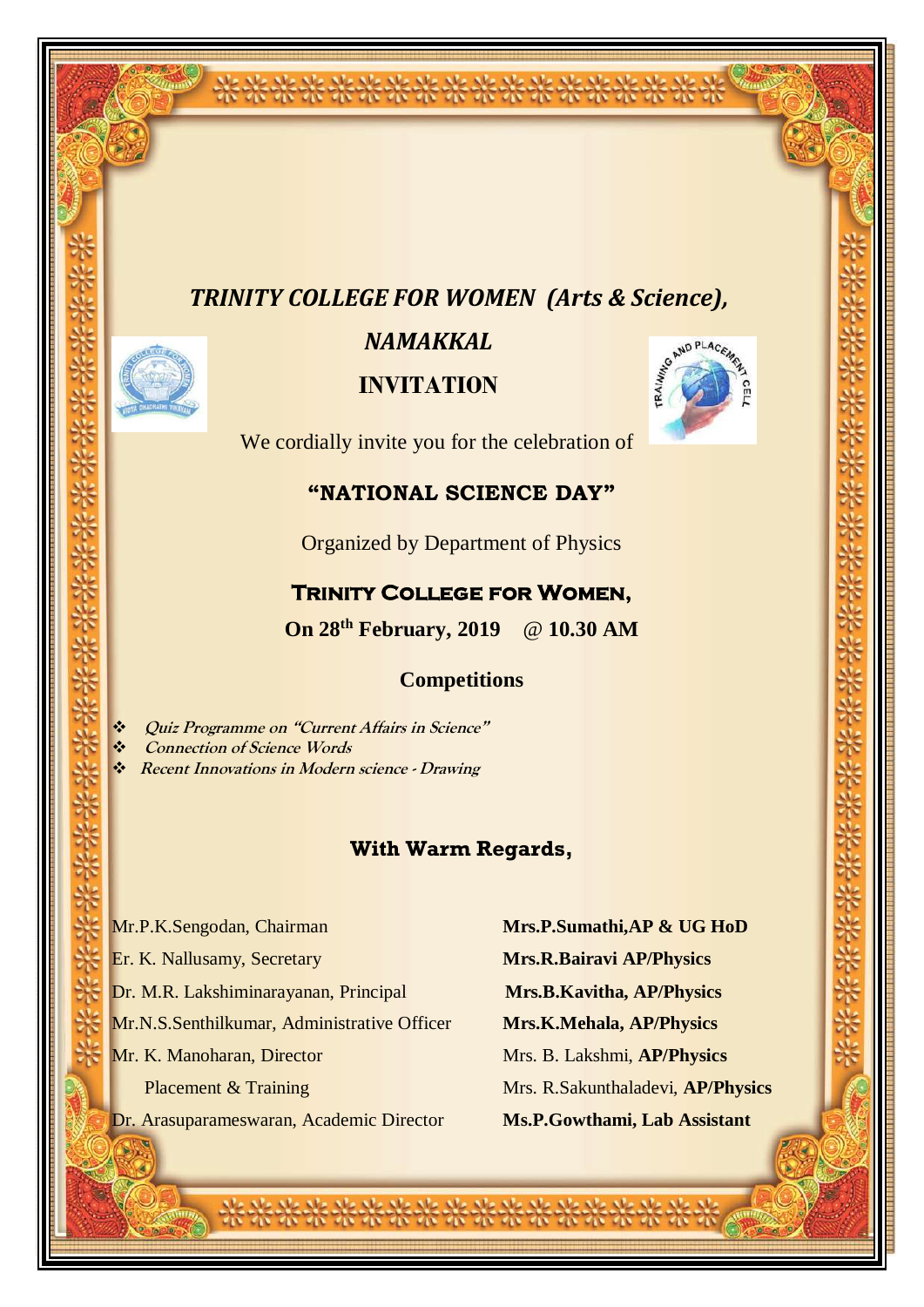

**s**

## **Date: 28.02.2019, Thursday** Time: 10.30AM

 **Venue: Mini Seminar Hall**

Prayer Song

Welcome Address **:** *Mrs. P.Sumathi,* Hod of Physics

*,* Presidential Address **: D***r.M.R.Lakshiminarayanan,* Principal, Trinity College for Women,

Felicitation Address **:***Dr. Arasuparameswaran,*

Academic Director Trinity College for Women,

**Quiz Programme on "Current Affairs in Science"**

**Example 3 Connection of Science Words** 

**Recent Innovations in Modern science - Drawing**

Vote of Thanks : **Mrs. R.Bairavi,** Assistant Professor/ Phy

不米米米米米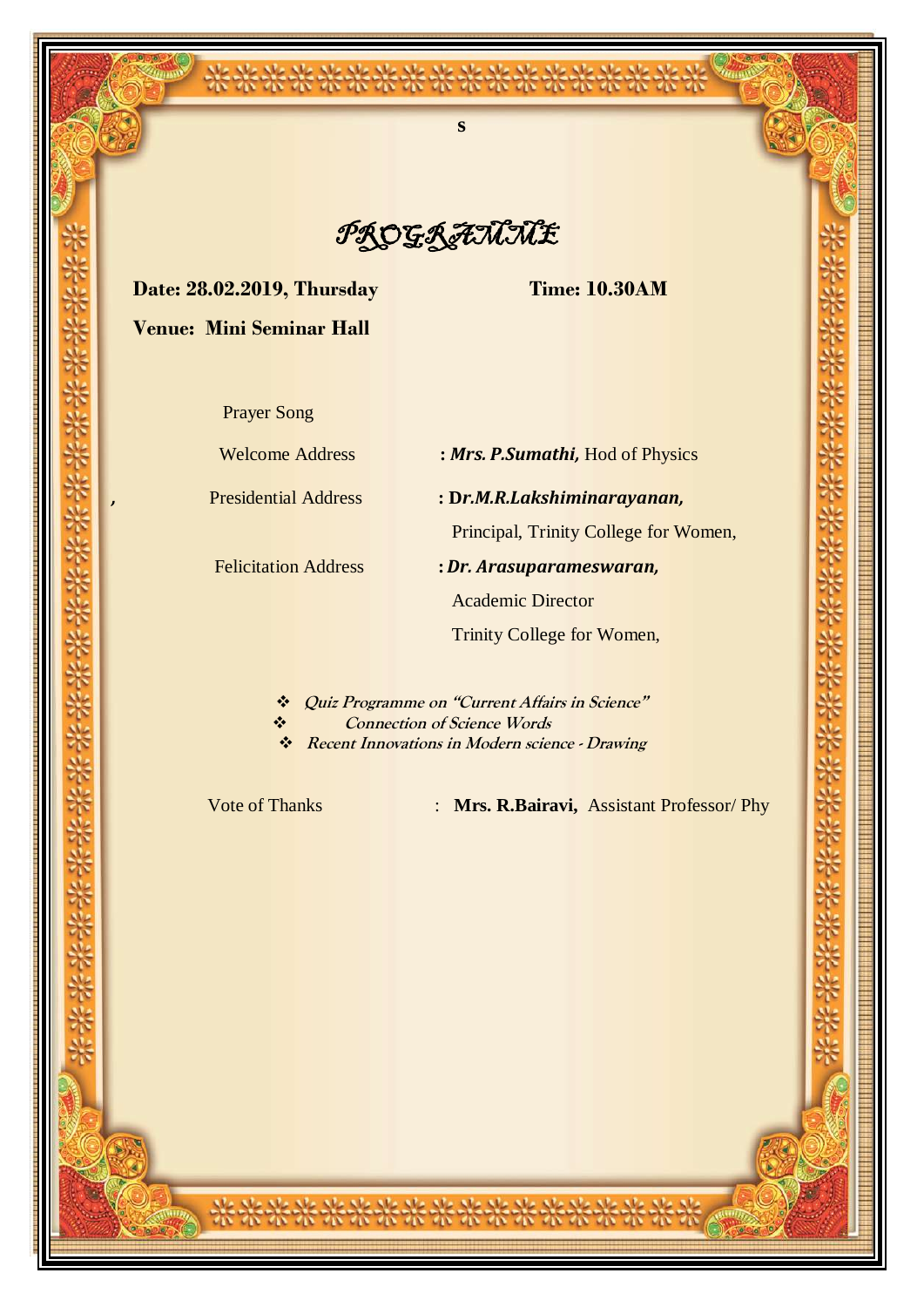